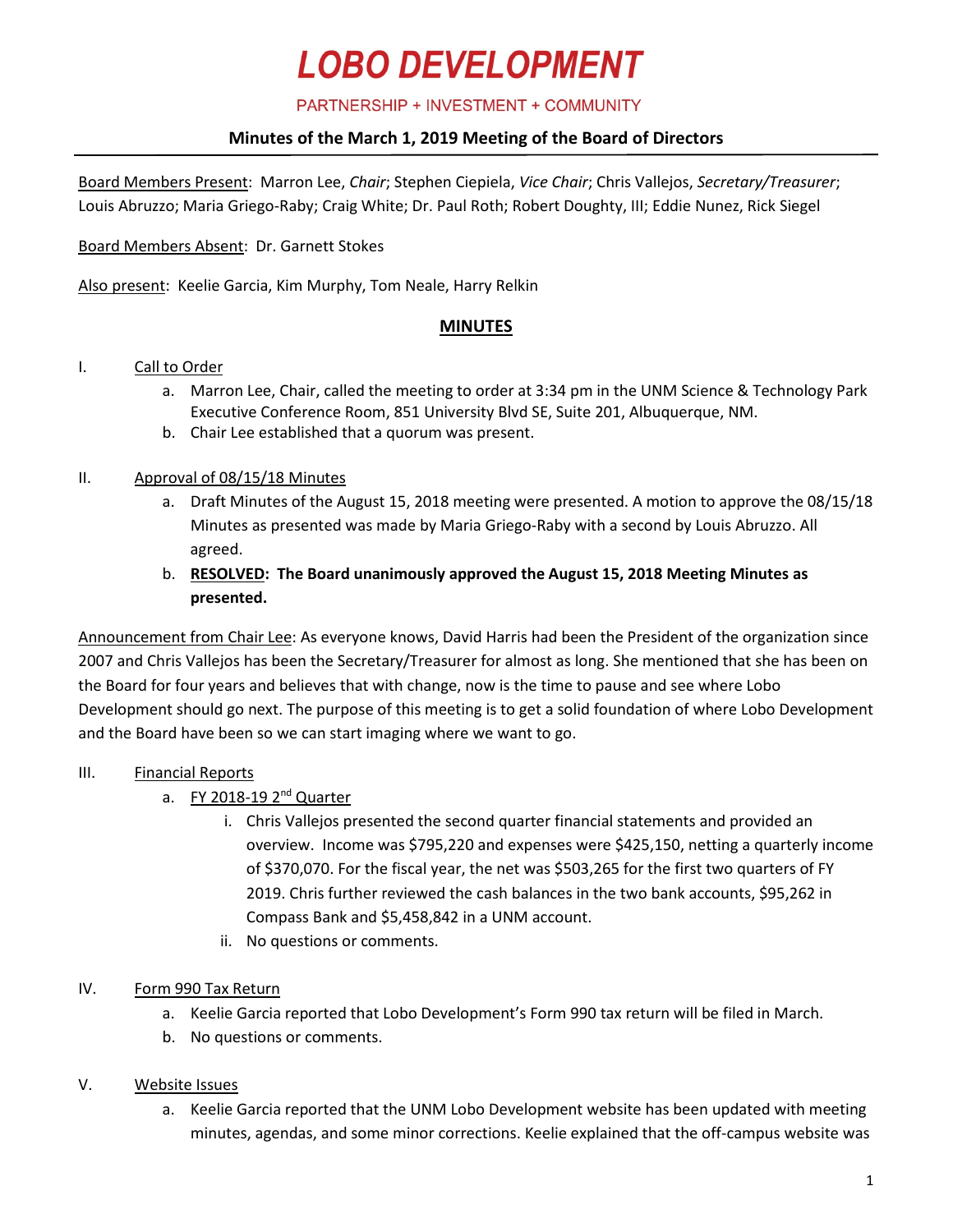PARTNERSHIP + INVESTMENT + COMMUNITY

## **Minutes of the March 1, 2019 Meeting of the Board of Directors**

hacked about two years ago and are holding it hostage for \$3,000. A new website is being created by Lion Sky, which will be lobodevelopment.com.

- b. No questions or comments.
- VI. Election and Appointment of Officers of Corporation
	- a. Chair Lee asked to table this agenda item for 30 days.
	- b. A Motion was made by Chair Lee with a second by Rick Siegel. Discussion ensued on possible meeting dates.
	- c. Motion was amended to include the date of March 29 by Chair Lee with a second by Stephen Ciepiela. All agreed.
	- d. **RESOLVED: The Board unanimously approved the motion to table the election and appointment of Officers of the Corporation until March 29, 2019.**

#### VII. Bylaws

- a. Chair Lee explained that the bylaws may need to be changed depending on how President Stokes reorganizes certain things within the University. She pointed out her concerns about not having a lot of operating room if things change within the University, such as the chair of F&F is required to sit on Lobo Development's Board. Addressing other housekeeping issues would make things easier.
- b. Chair Lee asked to put together a subcommittee to look at rewriting the bylaws. Stephen Ciepiela agreed that a committee is a good idea. Chair Lee named Stephen Ciepiela as chair of the subcommittee. She asked for other volunteers and suggested the corporate attorney be included. Chris Vallejos and Rick Siegel volunteered.
- c. Chair Lee would like input at the next quarterly meeting (not the March 29 meeting).

#### VIII. South Campus TIDD Update

- a. Kim Murphy reviewed the materials that were provided to the Board prior to the meeting. He explained that there are two primary items to notice - the memo providing an update and the binder that was hand delivered to provide an overview of the presentations and materials that have been given to the University officials, Regents, F&F Committee, as well as to several City Councilors. The binder included the complete scope of work that has been done.
- b. The MOU between the University and the City that would allow the governmental entities to work together and further study and create the district has been executed by the City administration in October 2018. The University has a team of consultants to assist further development. The team is Dekker Perich Sabatini, Bohannan Huston, Harry Relkin, and Brent Dupes.
- c. Kim reviewed the pictures and maps included in the binder, which were meant to illustrate the potential uses. These potential uses are used to create a fiscal model.
- d. Rick Siegel asked who covers the cost to layout the freeway. The state highway is responsible and has several studies on the traffic situation, but do not plan to address anything right now.
- e. Eddie Nunez voiced concern about traffic and that there must be a consideration for traffic and parking. He has a lot of concerns about how parking is being addressed and traffic patterns. He is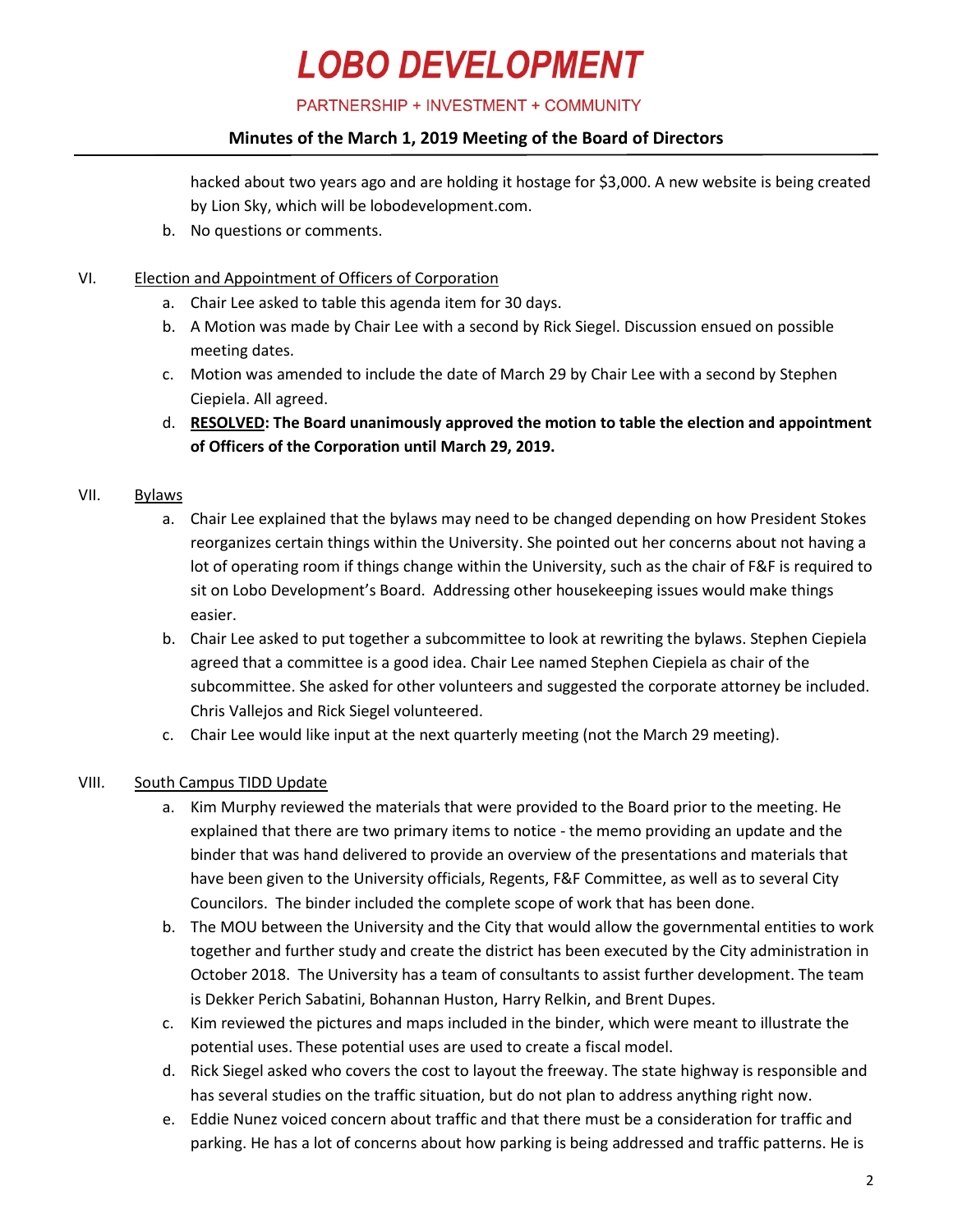PARTNERSHIP + INVESTMENT + COMMUNITY

## **Minutes of the March 1, 2019 Meeting of the Board of Directors**

also concerned that the south section of the parking lot has been mapped without his input. Lastly, his final point was that safety and security must be addressed as well.

- f. Craig White suggested bringing in Harry Relkin to discuss his experience with what worked at Mesa del Sol and what has not worked. He voiced a concern about the timeline being done within 30-45 days. Chair Lee voiced her concern about the timeline as well. Kim explained that the City has a schedule and they need to take action by June 30, so all the materials have to be done for review by the Board and the Regents by then.
- g. Rick asked about how much flexibility there is after the City approves it. Harry Relkin explained that with the physical environment, there is a lot of flexibility. The rush for now is to prove the financial ability to pay for the TIDD. Once it gets going, the physical aspect is very flexible and it becomes a living document. After the City, we need to get to the interim Committees of the State Legislature prior to the Session. The TIDD does not mandate what has to be built where.
- h. Eddie Nunez asked that he be more involved in the discussions moving forward.
- i. Dr. Roth asked about the TIDD board. Harry explained that the board will be comprised of the City (Councilors, administration) and the University. The primary function is not to control what to build, it is to control the issuance of the money from the tax revenue. Discussion ensued.
- j. Maria Griego-Raby asked why it has taken so long to get done. Kim explained that the primary reason was the change in the City's administration. Harry Relkin agreed and explained they are trying to meet the City's budget cycle and the ordinance dates that are required. Discussion followed.
- k. Craig White asked what would happen if the deadline was missed. Kim explained that if the TIDD is passed, there is a much better chance of making a deal with a developer. However, if the project is held off for a year, identifying a developer should be postponed as well. From a legal standpoint, Harry explained that once the TIDD is created and the incremental revenues are identified, that's when the money is diverted into the TIDD.
- l. Louis Abruzzo explained that the plan is sensible for planning purposes. Steve Ciepiela agreed and seconded the idea that the TIDD project needs to be moved quickly. Louis asked that the group provide information on the flexibility of the TIDD and its deadline. Chair Lee asked that this matter be put on the Regents agenda in two weeks so they are informed about the project.
- IX. Marketing Efforts for South Campus
	- a. No discussion.
- X. Discussion with Majestic Realty Gibson 45 Acres
	- a. Kim Murphy reported that there have been great discussions with Majestic going back almost a year. They are very interested and spent time in Albuquerque looking at the market and UNM's land uses. They are concerned about the depth of the market and want to hold off until the TIDD moves forward.